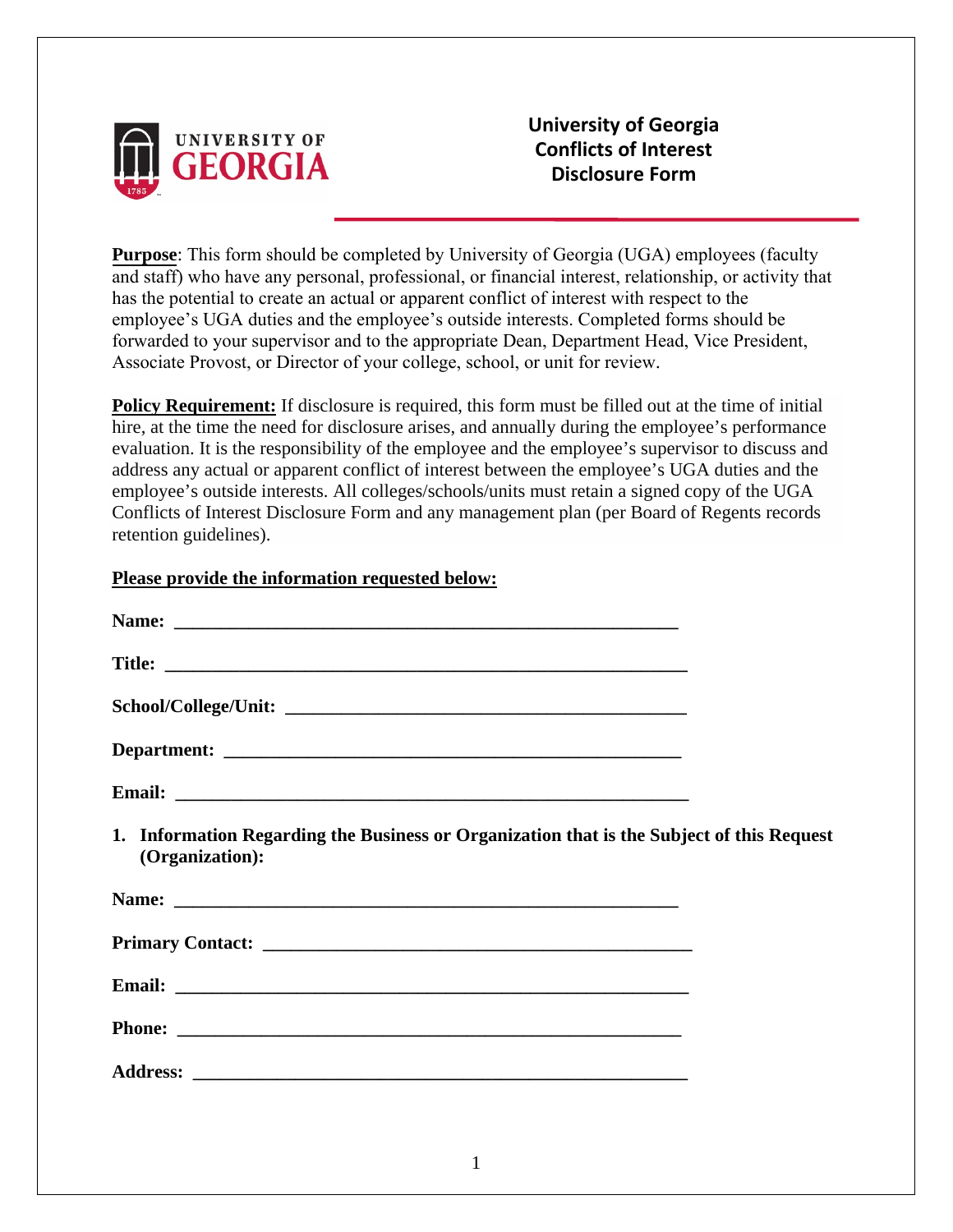- **2.** Is the organization a vendor of the University of Georgia?  $\Box$  Yes  $\Box$  No *"Vendor" means any person who sells to or contracts with UGA for the provision of any goods or services.*
- **3. Do you or anyone you supervise participate in or approve of the purchase of products or services from this organization in the role of a UGA employee?**  $\vert$  Yes  $\vert$   $\vert$  No

**If yes, please provide relevant details:**

**4. Do you, or members of your immediate family, have any ownership in this organization?**

| . .<br>----- |  |
|--------------|--|
| -<br>. .     |  |

**5. Is the organization owned by a member of the institution's faculty or staff? \_\_\_\_\_ Yes \_\_\_\_\_ No**

**If yes, please provide details:**

**6. In the past 12 months, have you received any of the following from this organization? Check all that apply.**

| <b>Salary</b>                 | Loans                          |
|-------------------------------|--------------------------------|
| Honoraria                     | <b>Travel Costs</b>            |
| <b>Royalties</b>              | Gifts or other things of value |
| <b>Expense Reimbursements</b> |                                |

 **Provide details of anything of value received:**